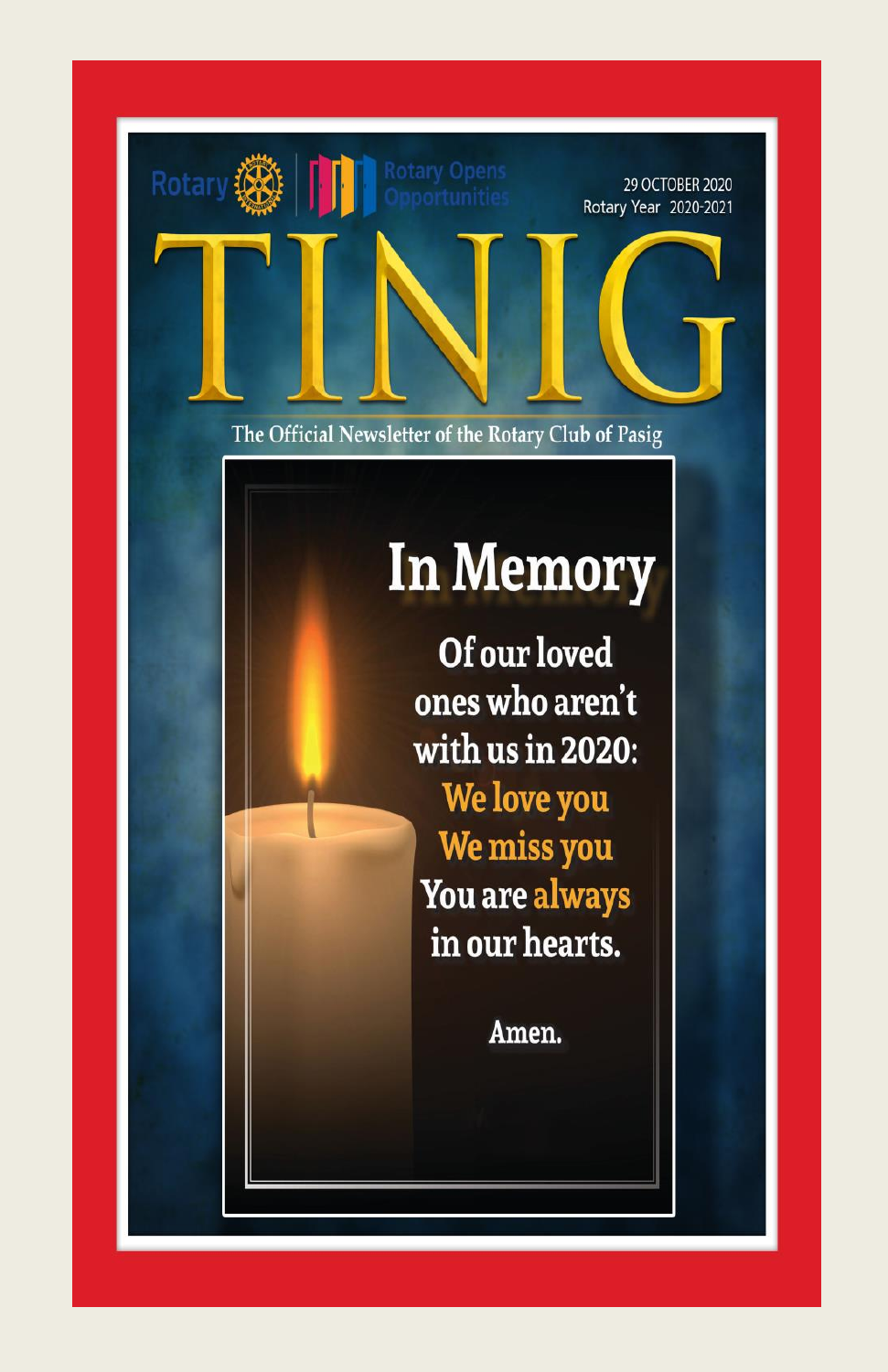



# **Today's Programme**

**Virtual Meeting via Zoom October 29, 2020 12:30 – 2:00 PM Pangkat No. 4 Leader PP Rel Gomez**

**National Anthem Rtn. Ping Tan** 

**FOUR-WAY TEST Rtn. Carlo Doce** 

**Introduction of Visiting Rotarians & Guests PP Rel Gomez**

**Community Singing Rtn. Pal Bolivar** 

**Wise or Otherwise**

**Fining Moments** 

**President's Time Pres. RJ Ermita** 

**Call to Order Pres. RJ Ermita** 

**Invocation Rtn. Jay Bautista** 

#### *MEMORIAL DAY MASS FR. MICHAEL ISRAEL " Kell" T. ORTEGA Parish Priest of San Guillermo Parish, Buting Pasig City*

**Open Forum**

**Adjournment Pres. RJ Ermita**

**PP Vic Aquino Emcee**

*OCTOBER IS ECONOMIC AND COMMUNITY DEVELOPMENT MONTH*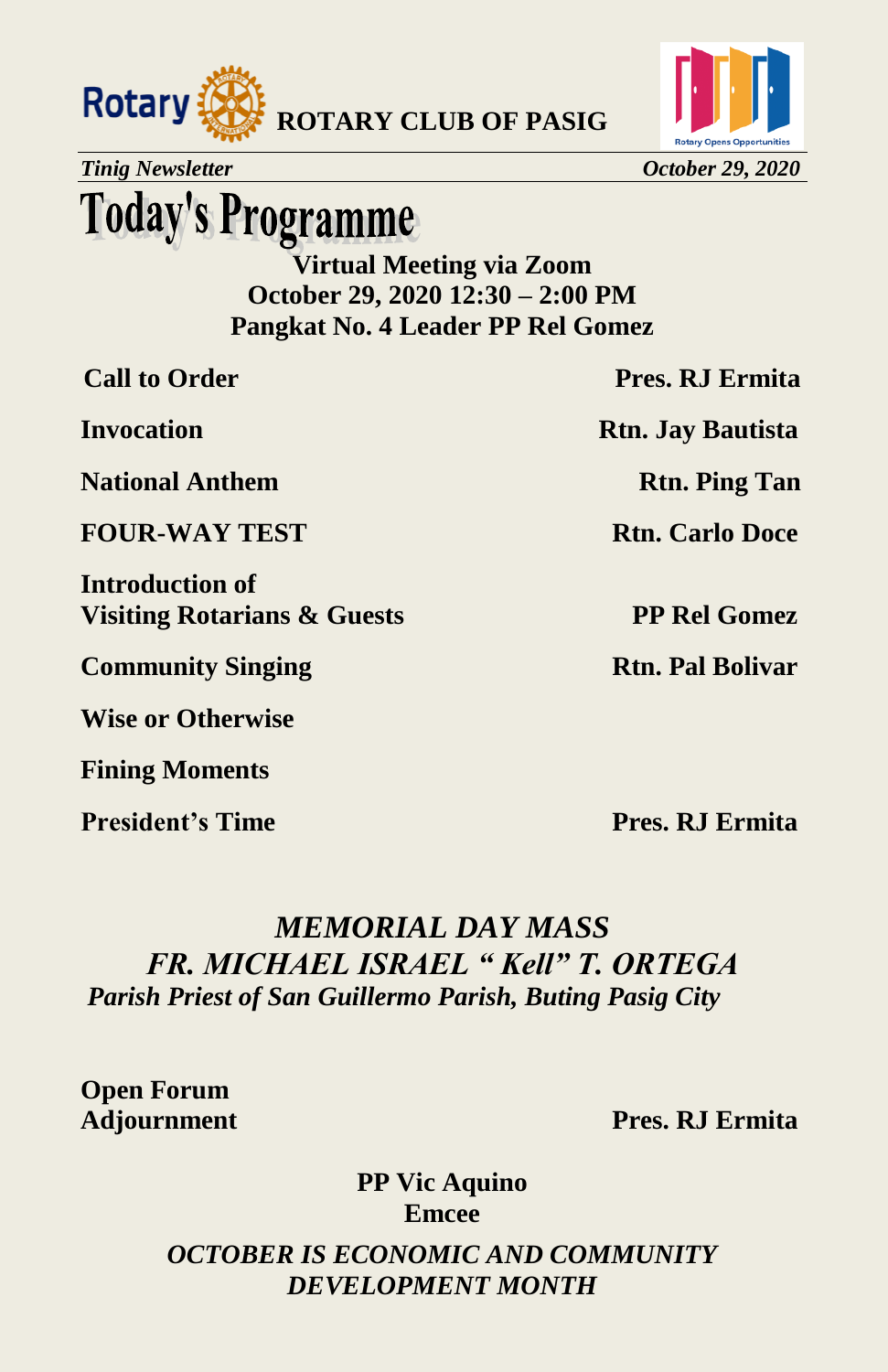



# **Invocation**



Lord, as we gather to remember our fellow Rotarians who have gone ahead of us, may you help us remember them always in our hearts. May their selfless contributions and happy memories be truly honored. We ask this through Christ our Lord.

Control of the Control of Control of Control of Control of Control of Control of Control of Control of Control of Control of Control of Control of Control of Control of Control of Control of Control of Control of Control o

**Amen.**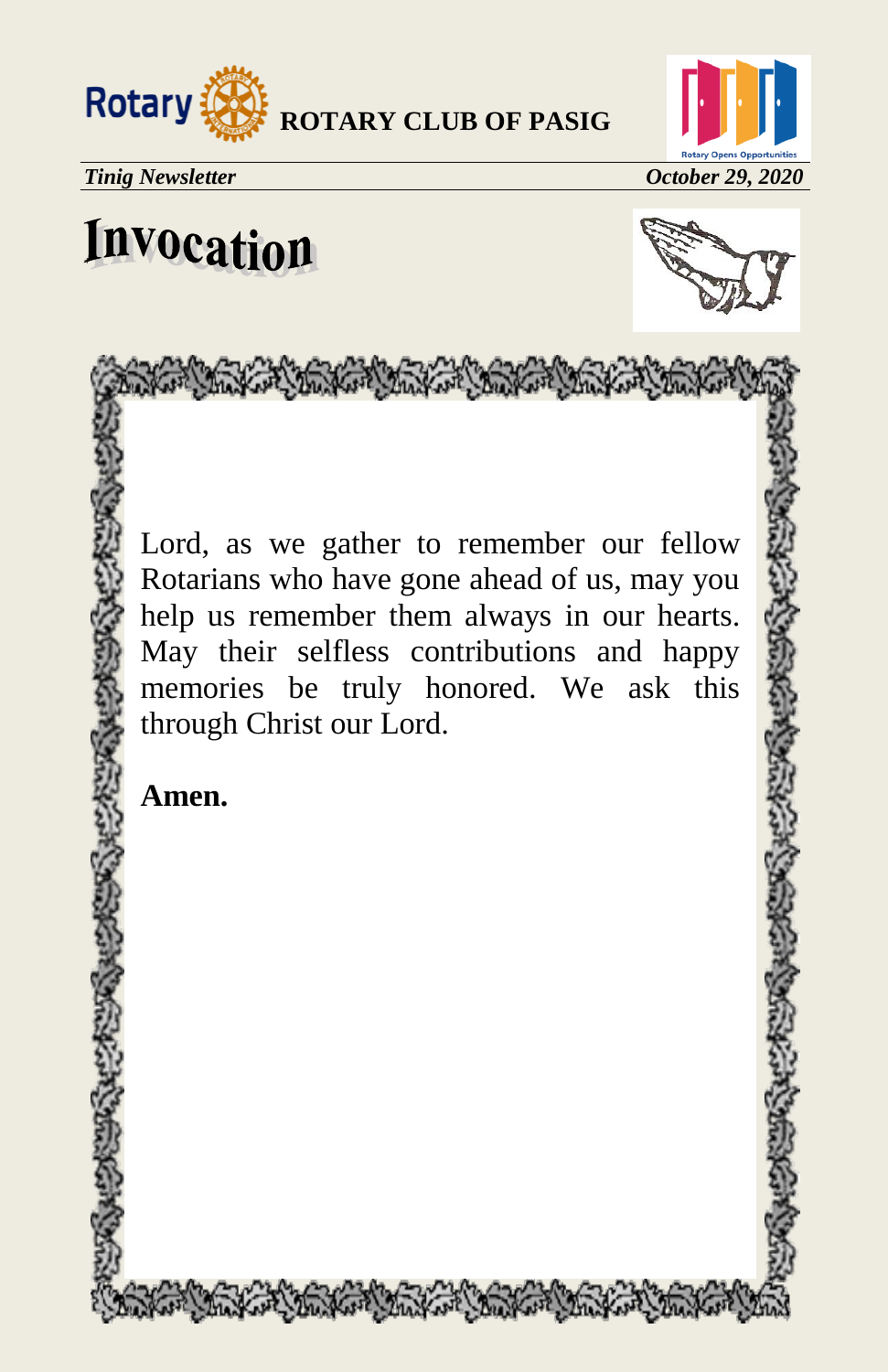





#### **of the things we think, say or do:**

- 1. Is it the **TRUTH?**
- 2. Is it **FAIR** to all concerned**?**
- 3. Will it build **GOODWILL** and **BETTER FRIENDSHIPS?**
- 4. Will it be **BENEFICIAL** to all concerned**?**

# **Object of Rotary**

The Object of Rotary is to encourage and foster the ideal of service as a basis of worthy enterprise and, in particular, to encourage and foster:

| First          | development of acquaintance<br>The<br>as<br>an<br>opportunity for Service;                                                                                                                                     |
|----------------|----------------------------------------------------------------------------------------------------------------------------------------------------------------------------------------------------------------|
| Second :       | High Ethical standards in business and professions;<br>the Recognition of the worthiness of all useful<br>occupations; and the dignifying of each Rotarian's<br>occupation as an opportunity to serve society; |
| Third:         | The application of the ideal of service in each<br>Rotarian's personal, business and community life;                                                                                                           |
| <b>Fourth:</b> | The advancement of international understanding,<br>goodwill, and peace through a world fellowship of<br>business and professional persons united in the ideal<br>of service.                                   |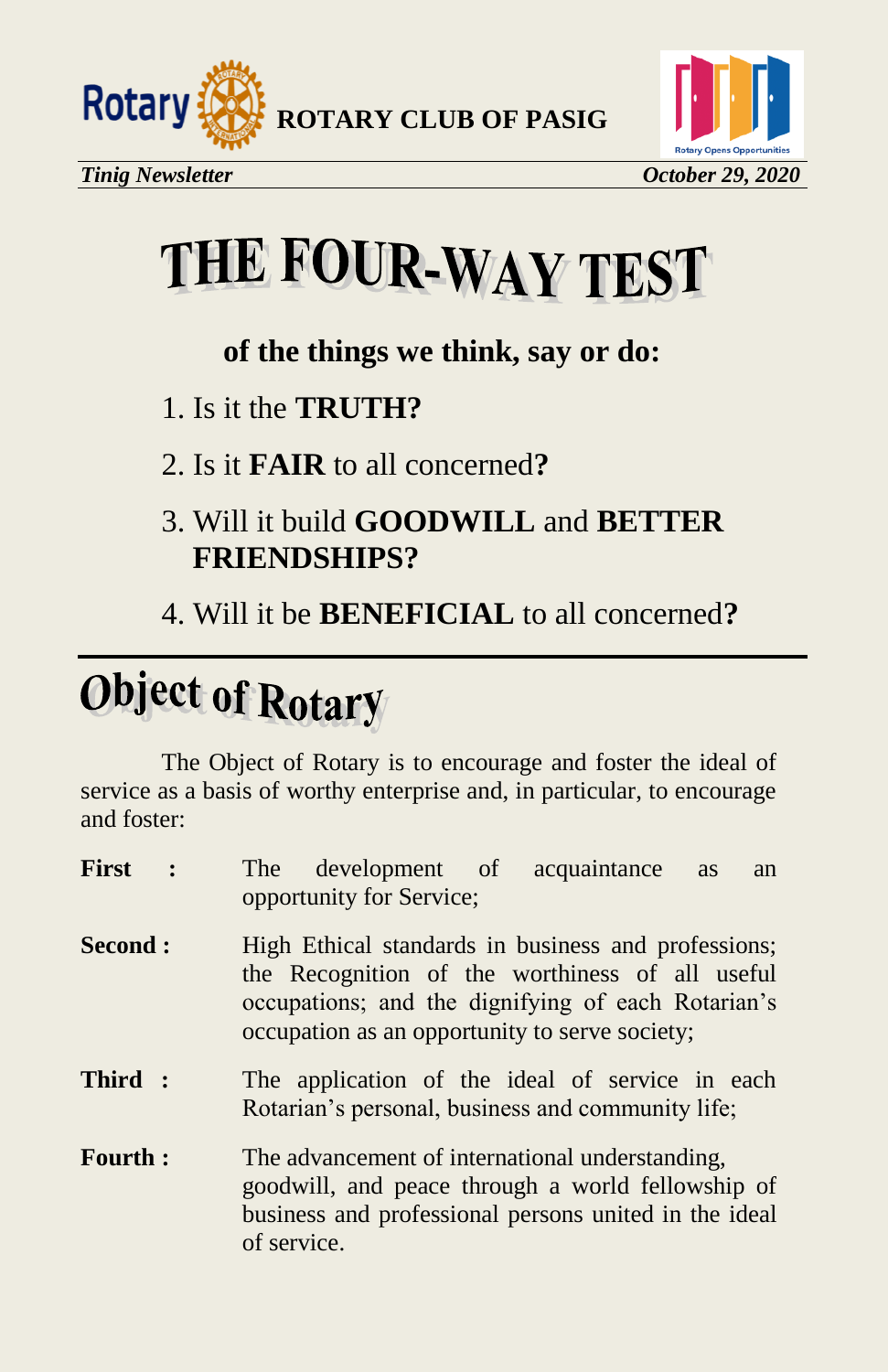

**Song of the Day** 



**MEMORY** *By Barry Manilow*

 **ROTARY CLUB OF PASIG**

Midnight Not a sound from the pavement Has the moon lost her memory She is smiling alone In the lamplight The withered leaves collect at my feet And the wind begins to moan

Memory, all alone in the moonlight I can smile of the old days It was beautiful then I remember the time I knew what happiness was Let the memory live again

> Daylight I must wait for the sunrise I must think of a new life and I mustn't give in When the dawn comes Tonight will be a memory too And a new day will begin

Burnt out ends of smoky days The stale court smell of morning A street lamp dies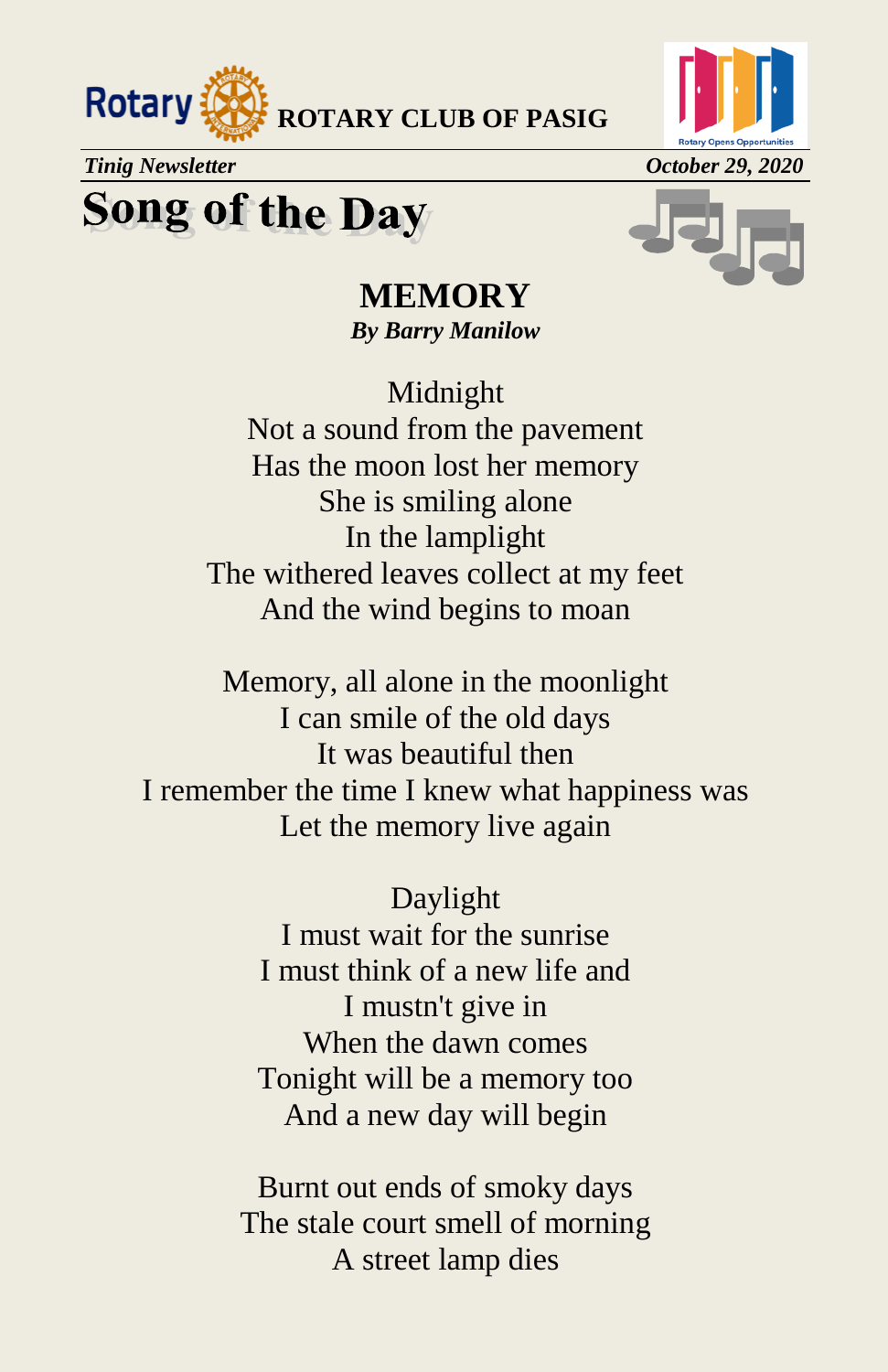



**Song of the Day** 

*Continuation 1.* 



Another night is over Another day is dawning

Touch me It is so easy to leave me All alone with the memory Of my days in the sun If you'll touch me You'll understand what happiness is Look, a new day has begun...

Memory, all alone in the moonlight I can smile of the old days Life was beautiful then I remember the time I knew what happiness was Let the memory live again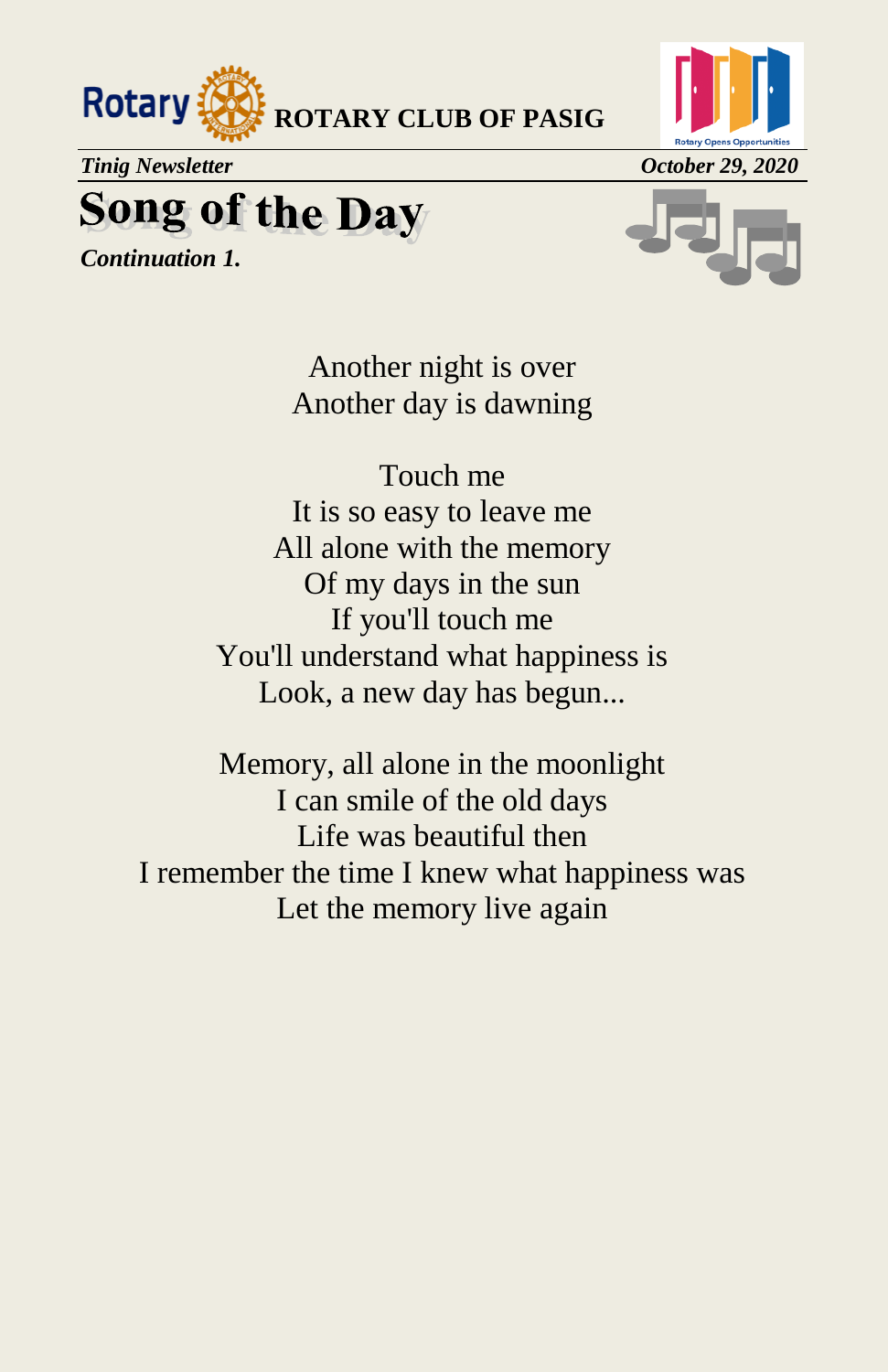



# **From the President**

**Pres. RJ Ermita**



A good Rotary afternoon to everyone!

As we end the month of October, we remember the Pasig Rotarians and their spouses who have gone ahead with our memorial mass officiated by fellow Pasig Rotarian Fr. Kell Ortega and celebrated in the San Antonio Abad Parish church.

As we celebrate our 50th year, we must be reminded that the sustainability and continuous relevance of the Rotary Club of Pasig was due to the efforts of our members past, who have championed the principles and culture of service to the community.

Of equal significance would be the past members and officers of the Rotary Ann's of Pasig (ARAP). Our spouses have on their own had projects to help the community which complimented and strengthened the service orientation of RC Pasig through the years. That partnership between Pasig Rotarians and their spouses from ARAP, also resulted to the cascading of Rotary to their children thus making Rotary truly a family affair.

Today we celebrate their lives, the wonderful memories with them and their spirit of service which we earnestly try to emulate.

We thank them all and pray for the repose of their souls as we likewise pray for their blessings for the club.

On this our  $50<sup>th</sup>$  year, we remember...

Sincerely,

RJ H. Ermita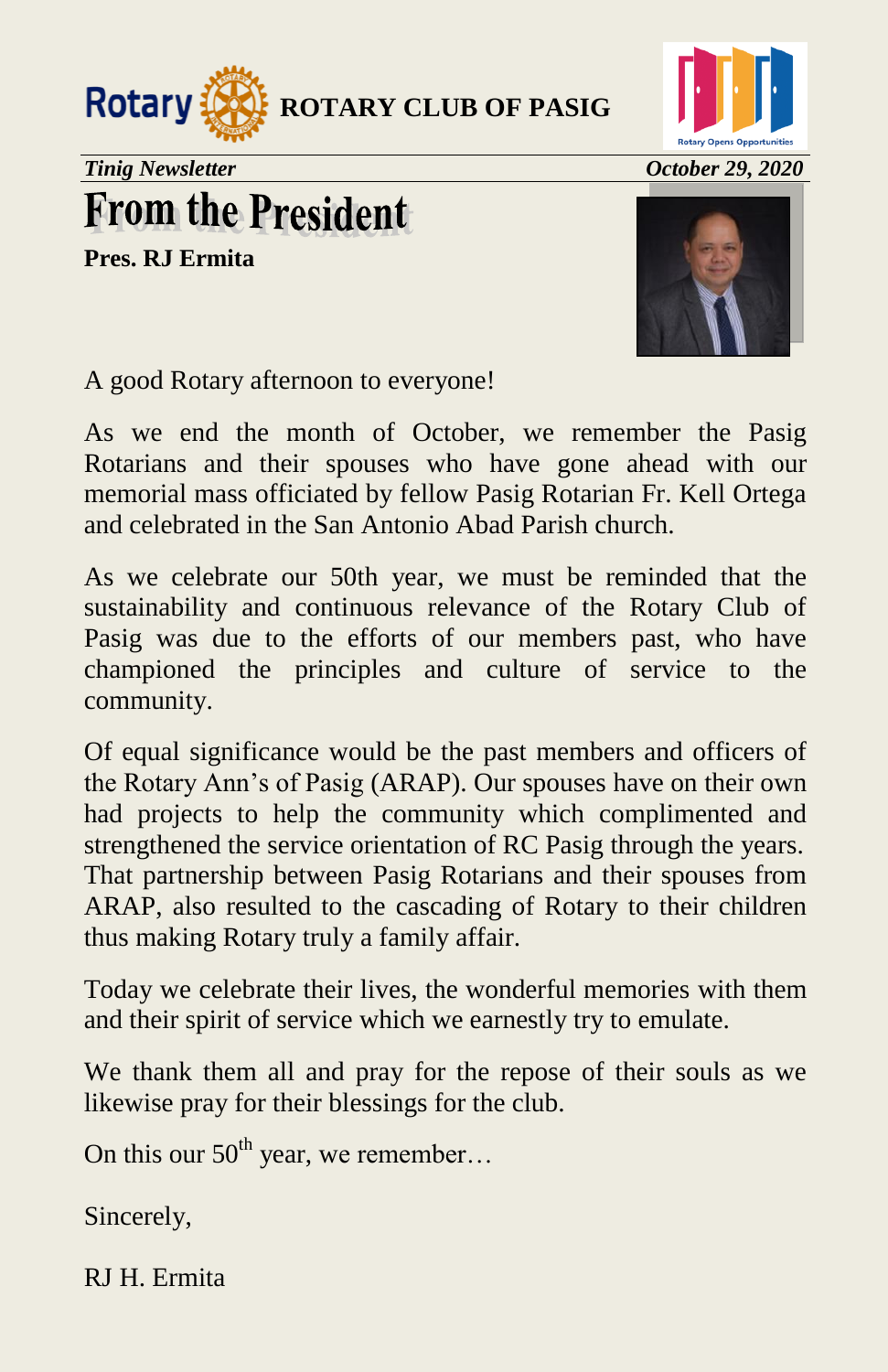



## **Rotary Notes PP Benny P. De Guzman**



Today is a special day, not only for being our Memorial Day, not only because it is the birthday of our dear PP Bert Albano, that we are missing his annual lechon, but also the last meeting of the first month of our  $2<sup>nd</sup>$  quarter of our RY. How time flies. Last week, the group was thinking of having a live meeting at the corner of the huge open area at Valle Verde Country Club where social distancing can be done. It would have been nice for our mass.

If my recollection is right, we have lost 85 members, 15 of who are past presidents, starting from CP Totoy then Teddy, PDG Mike, Julito, Justo, Bing, Bobby, Ed, Lino, Bobbit, Tom, Tacio, Rody, Johnny and Joe. Two late PPs served 6 months each as CP Totoy served the first semester only, just to be entitled to being Charter President while Teddy Yabut served the second part of our first year. Birth pains *talaga.* An unusual resignation on the first month of the  $2<sup>nd</sup>$  quarter of RY 1990-1991 ended the Rotary career of Pete Syquia. It is one of the black marks of our history. 10 others, including a charter member, PP Kati, are active members elsewhere.

For a great club, we have had only two PDGs, while a daughter club, Pasig South, will have their fourth DG next RY. In government service, we contributed more of these who went ahead. We lost some who were Cabinet members, one from the Supreme Court, a City Mayor, an Assemblyman and even an elite member of the Light a Fire Movement against Pres Marcos then.

Come to think of it. The Walking the Avenues of our PP Jun has plenty of ideas on how to serve Rotary better and how to enjoy in serving. This digital state is not good for our vaunted Rotary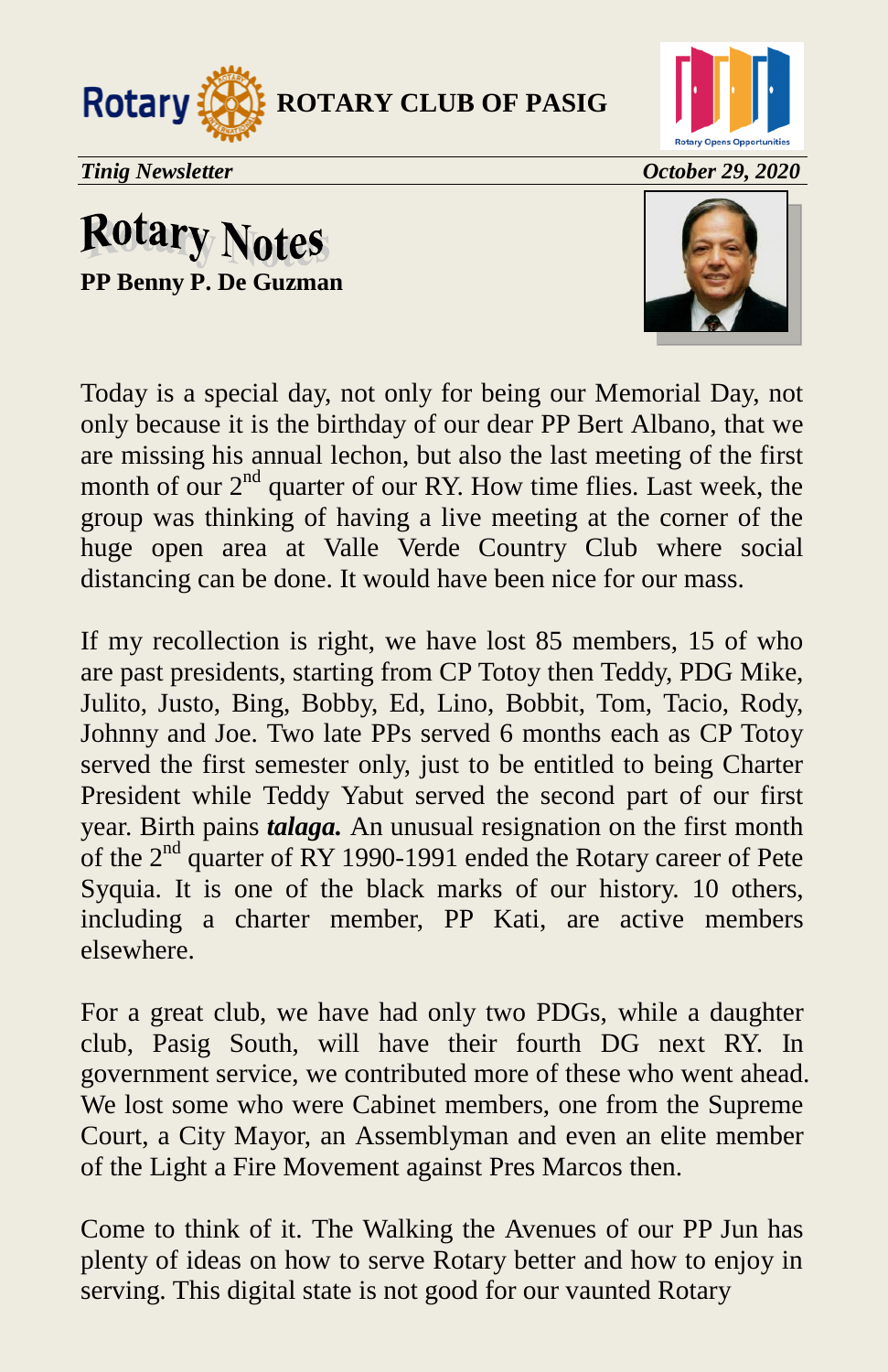



**Rotary Notes PP Benny P. De Guzman**

*Continuation 1.* 

fellowship as our new members have yet to feel the warmth of mixing with the others. This time mixing with the elderlies will be like it. But the elderlies will also have their moments of fun when they meet.

PP Topax being shown behind the seemingly genuine gold bars of his Bitcoin seemed to be talking sense about his earnings and that of former Rotarian Butch is not that as real as his Gold Coin. Why don't we invite him again *baka* he has some good tips this time. *Dati siya, Pera Mo, Pagininteres Ko.* Now it seems, he is talking sense. I tell you one of these days, he will talk sense. Now before another Chef is invited let us listen to Topax. This time *ba naman* after that length of time, he will not talk sense?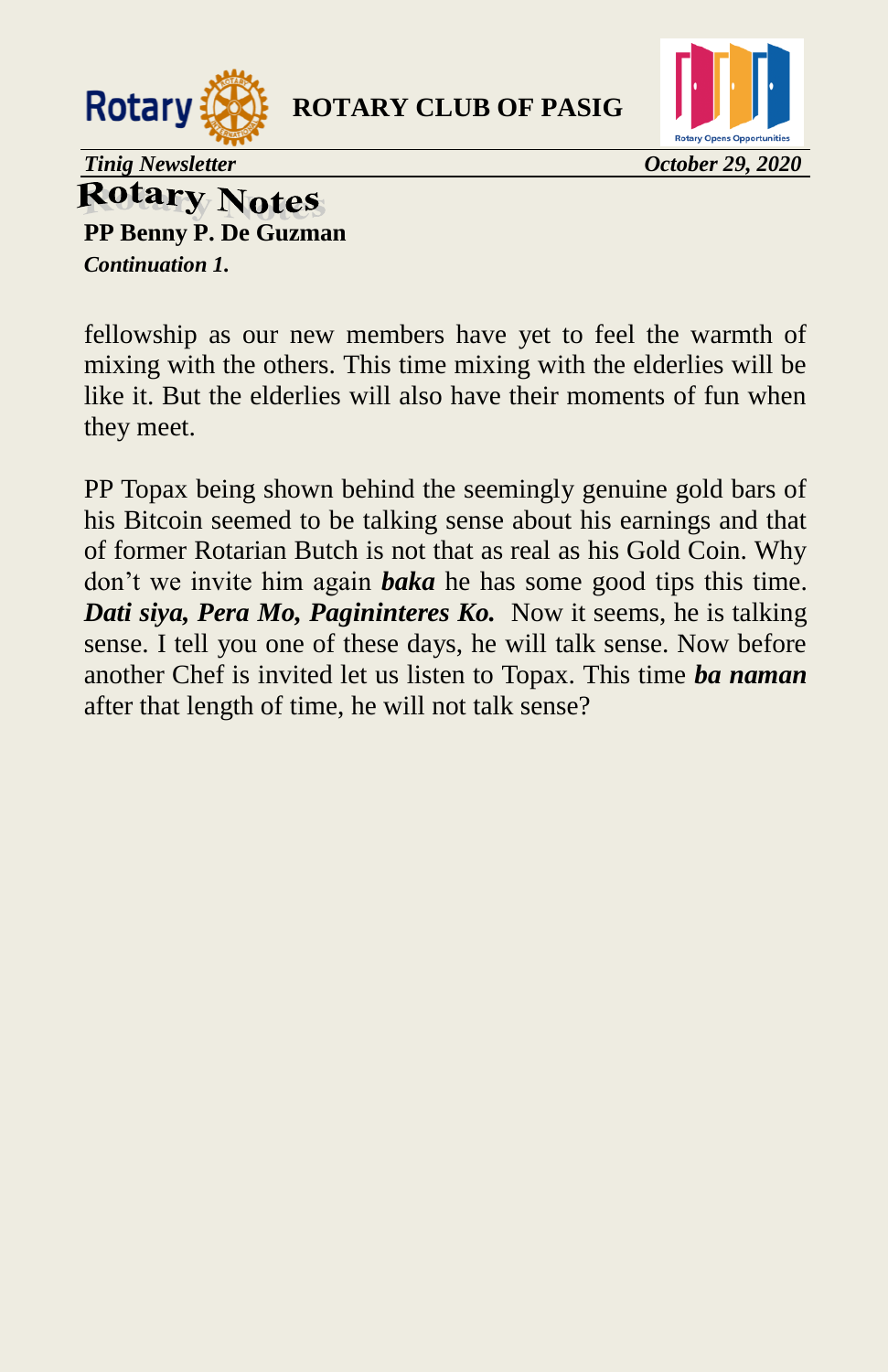



*Tinig Newsletter October 29, 2020*

# **Walking the Avenues**<br>PP Jun C. Zafra



#### **MAJOR ACHIEVEMENT FOCUS OF ROTARY'S WORLD POLIO DAY EVENT**

Rotary's 2020 **[World Polio Day Online Global Update](https://www.youtube.com/watch?v=Rp5Cg1I4OeE&feature=youtu.be)** program on 24 October hails this year's historic achievement in polio eradication: **[Africa being declared free of the wild poliovirus.](https://www.rotary.org/en/african-region-declared-free-of-wild-poliovirus)**

Paralympic medalist and TV presenter Ade Adepitan, who cohosts this year's program, says that the eradication of polio in Africa was personal for him. "Since I was born in Nigeria, this achievement is close to my heart," says Adepitan, a polio survivor who contracted the disease as a child. "I've been waiting for this day since I was young."

He notes that, just a decade ago, three-quarters of all of the world's polio cases caused by the wild virus were contracted in Africa. Now, more than a billion Africans are safe from the disease. "But we're not done," Adepitan cautions. "We're in pursuit of an even greater triumph — a world without polio. And I can't wait."

Rotary Foundation Trustee Geeta Manek, who co-hosts the program with Adepitan, says that World Polio Day is an opportunity for Rotary members to be motivated to "continue this fight."

She adds, "Rotarians around the world are working tirelessly to support the global effort to end polio."

Polio eradication is truly a collective effort ... This accomplishment belongs to all of us.

— Dr. Tunji Funsho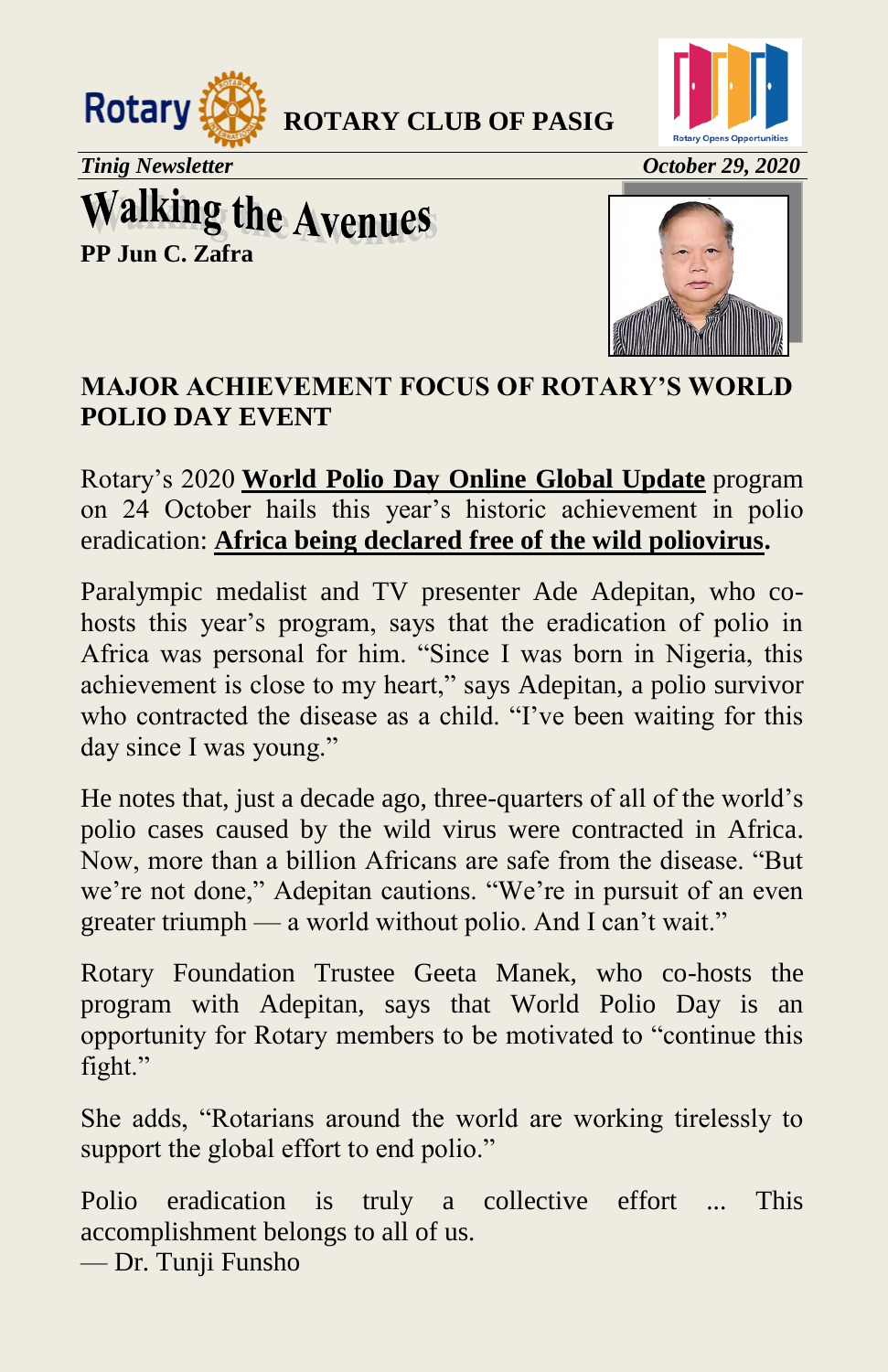



*Tinig Newsletter*  $October 29, 2020$ 

# lking the Avenues

**PP Jun C. Zafra**

*Continuation 1.* 

Chair of Rotary's Nigeria PolioPlus Committee A collective effort

Dr. Tunji Funsho, chair of Rotary's Nigeria PolioPlus Committee and a member of the Rotary Club of Lekki Phase 1, Lagos State, Nigeria, tells online viewers that the milestone couldn't have been reached without the efforts of Rotary members and leaders in Africa and around the world.

Funsho, who was recently **[named one of TIME magazine's 100](https://time.com/collection/100-most-influential-people-2020/)  [Most Influential People of 2020,](https://time.com/collection/100-most-influential-people-2020/)** says countless Rotarians helped by holding events to raise awareness and to raise funds or by working with governments to secure funding and other support for polio eradication.

#### *"Polio eradication is truly a collective effort ... This accomplishment belongs to all of us," says Funsho.*

Rotary and its members have contributed nearly \$890 million toward polio eradication efforts in the African region. The funds have allowed Rotary to award PolioPlus grants to fund polio surveillance, transportation, awareness campaigns, and National Immunization Days.

This year's World Polio Day Online Global Update is streamed on Facebook in several languages and in a number of time zones around the world. The program, which is sponsored by the Bill  $\&$ Melinda Gates Foundation, features Jeffrey Kluger, editor at large for TIME magazine; Mark Wright, TV news host and member of the Rotary Club of Seattle, Washington, USA; and Angélique Kidjo, a Grammy Award-winning singer who performs her song "M'Baamba."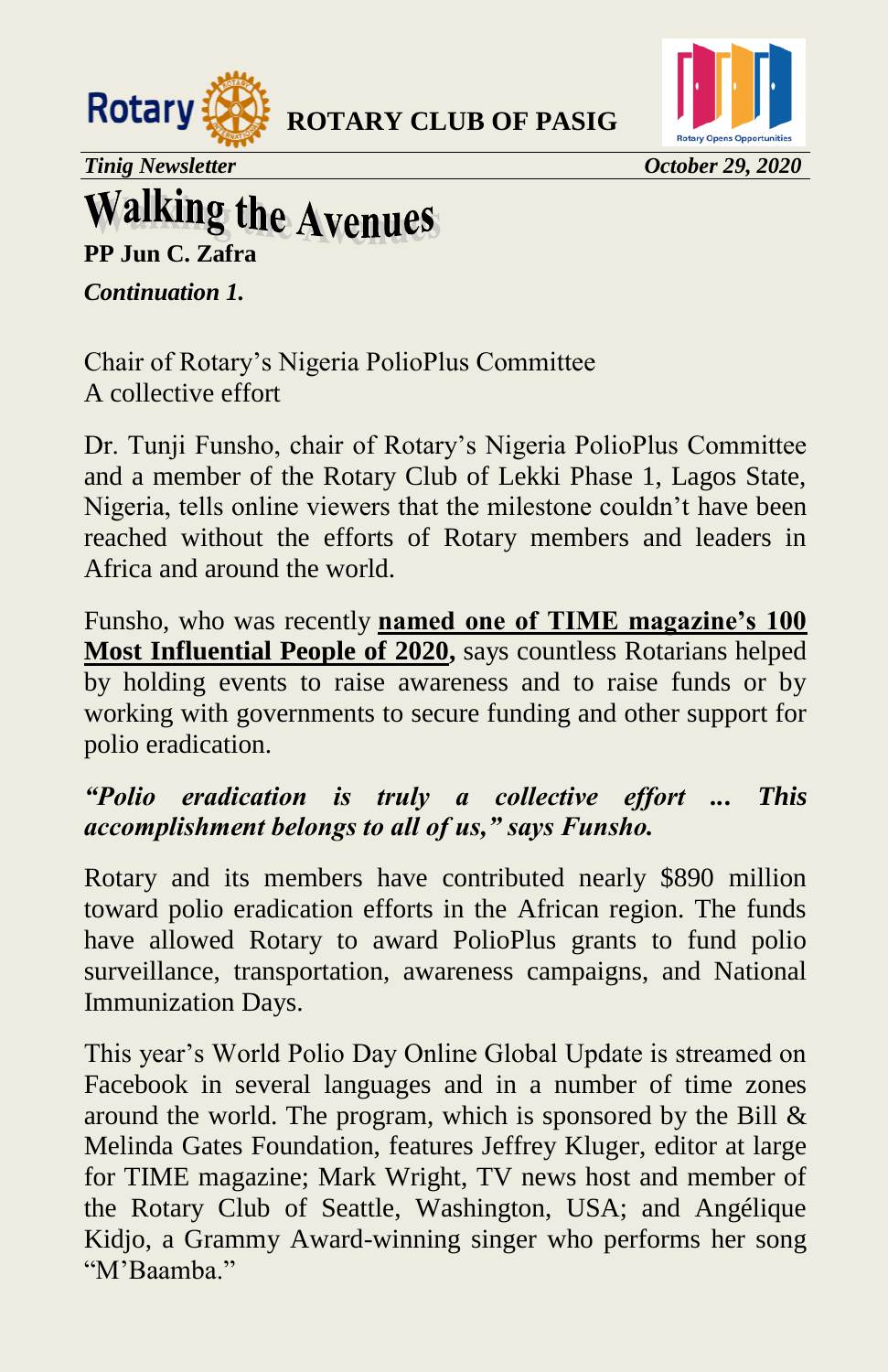



*Tinig Newsletter October 29, 2020* 

# lking the Avenues

**PP Jun C. Zafra**

*Continuation 2.* 

#### **The challenges of 2020**

It's impossible to talk about 2020 without mentioning the coronavirus pandemic, which has killed more than a million people and devastated economies around the world.

In the program, a panel of global health experts from Rotary's partners in the Global Polio Eradication Initiative (GPEI) discusses how the infrastructure that Rotary and the GPEI have built to eradicate polio has helped communities tackle needs caused by the COVID-19 pandemic, too.

―The infrastructure we built through polio in terms of how to engage communities, how to work with communities, how to rapidly teach communities to actually deliver health interventions, do disease surveillance, et cetera, has been an extremely important part of the effort to tackle so many other diseases," says Dr. Bruce Aylward, senior adviser to the director general at the WHO.

Panelists also include Dr. Christopher Elias, president of the Global Development Division of the Bill & Melinda Gates Foundation; Henrietta H. Fore, executive director of UNICEF; and Rebecca Martin, director of the Center for Global Health at the U.S. Centers for Disease Control and Prevention.

Elias says that when there are global health emergencies, such as outbreaks of other contagious diseases, Rotarians always help. "They take whatever they've learned from doing successful polio campaigns that have reached all the children in the village, and they apply that to reaching them with yellow fever or measles vaccine."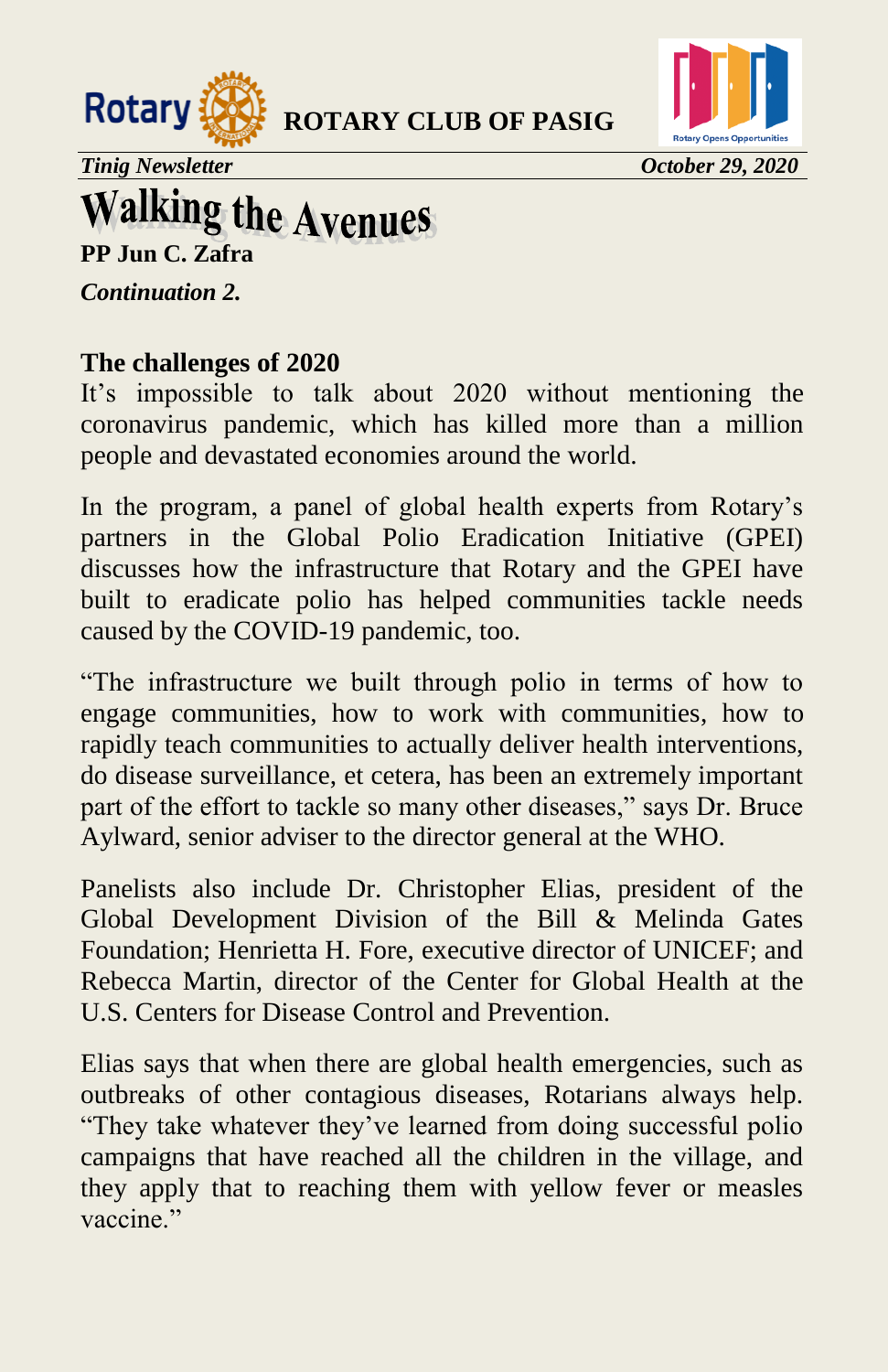



*Tinig Newsletter*  $October 29, 2020$ 

# **Walking the Avenues**

**PP Jun C. Zafra**

*Continuation 3.* 

The program discusses several pandemic response tactics that rely on polio eradication infrastructure: Polio surveillance teams in Ethiopia are reporting COVID-19 cases, and emergency operation centers in Afghanistan, Nigeria, and Pakistan that are usually used to fight polio are now also being used as coordination centers for COVID-19 response.

The online program also includes a video of brave volunteer health workers immunizing children in the restive state of Borno, Nigeria, and profiles a community mobilizer in Afghanistan who works tirelessly to ensure that children are protected from polio.

Kluger speaks with several people, including three Rotary members, about their childhood experiences as "Polio Pioneers" — they were among more than a million children who took part in a huge trial of Jonas Salk's polio vaccine in the 1950s.

#### **The future of the fight against polio**

Rotary's challenge now is to eradicate the wild poliovirus in the two countries where the disease has never been stopped: Afghanistan and Pakistan. Routine immunizations must also be strengthened in Africa to keep the virus from returning there.

To eradicate polio, multiple high-quality immunization campaigns must be carried out each year in polio-affected and high-risk countries. During the COVID-19 pandemic, it's necessary to maintain populations' immunity against polio while also protecting health workers from the coronavirus and making sure they don't transmit it.

Rotary has contributed more than \$2.1 billion to polio eradication since it launched the PolioPlus program in 1985, and it's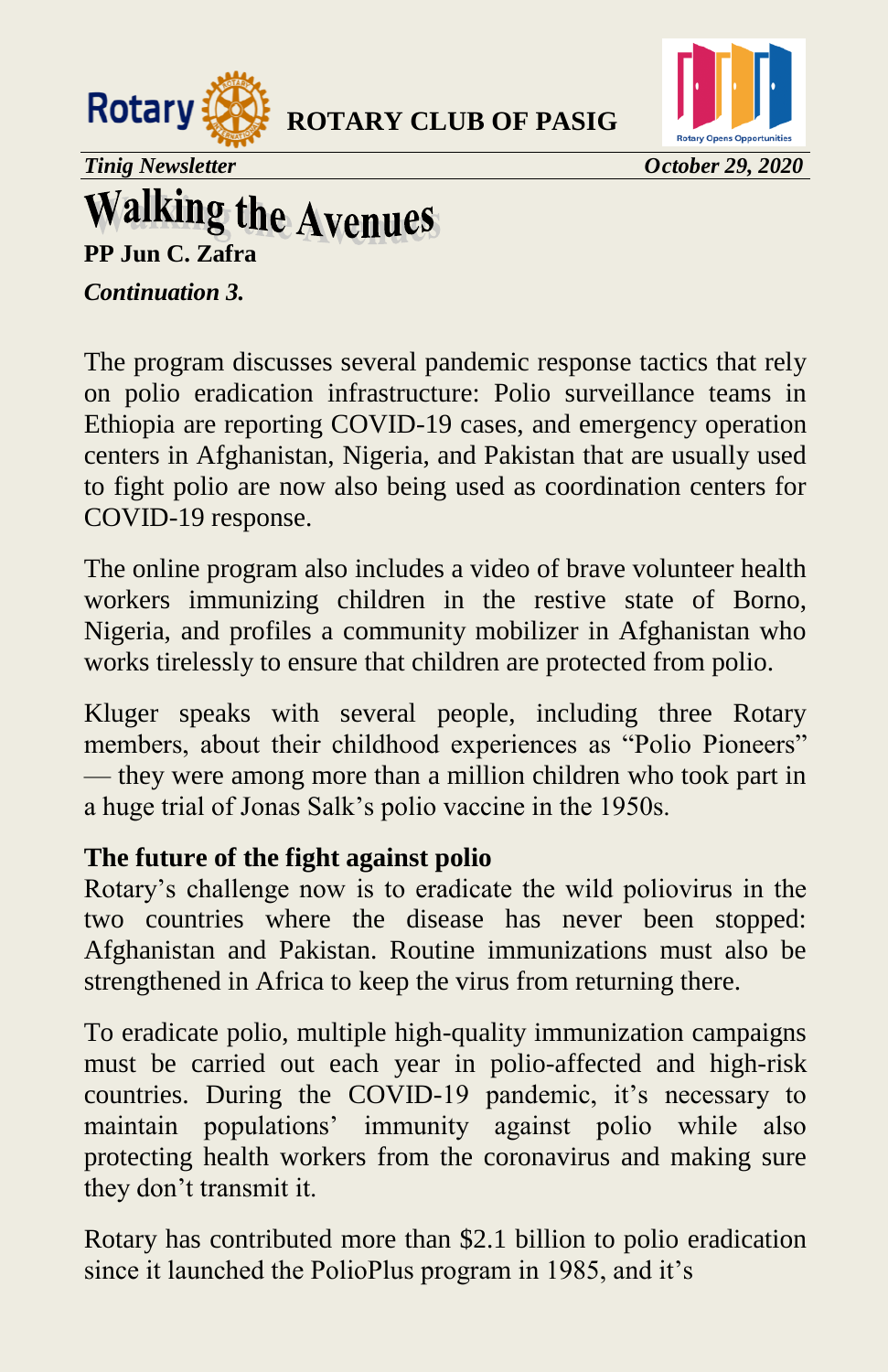



*Tinig Newsletter October 29, 2020* 

# **Walking the Avenues**

*Continuation 4.* 

committed to raising \$50 million each year for polio eradication activities. Because of a 2-to-1 matching agreement with the Bill & Melinda Gates Foundation, that means that, each year, \$150 million goes toward fulfilling Rotary's promise to the children of the world: No child will ever again suffer the devastating effects of polio.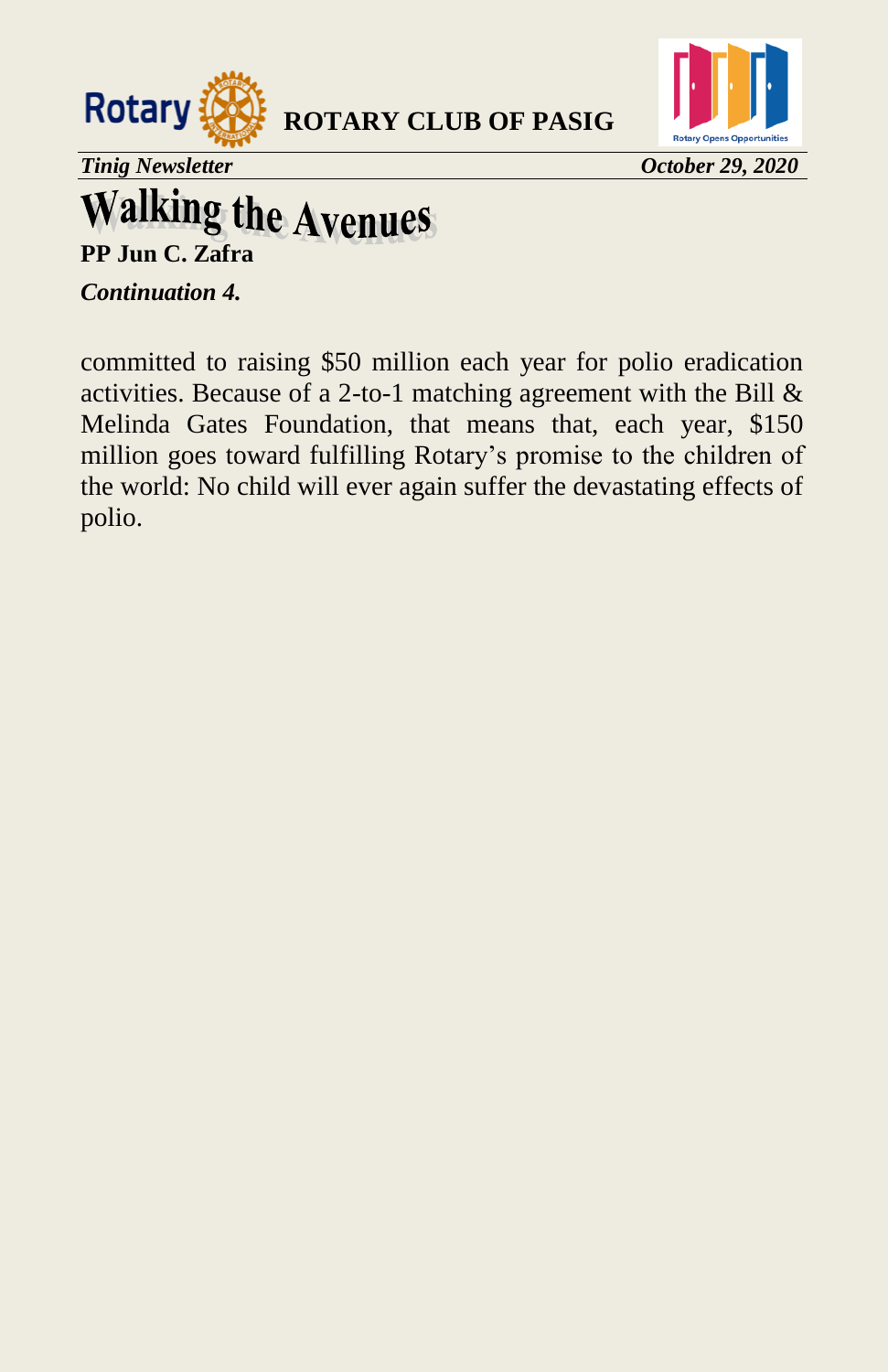



# **Tinig Tidbits**

**By: PP Peter M. Javier**



#### **16 NCREDIBLY MINDBLOWING FACTS**

- 1. People born in the 90s have lived through three decades, two centuries and 2 millenia and they are not even 30 yet!
- 2. An average cloud is as heavy as 100 elephants while an average storm cloud weighs as much as around 200 elephants.
- 3. You age is simply the number of circles you've made around the sun.
- 4. In your lifetime, you'll meet around 16 murderers without even realizing it.
- 5. You can work out how many days each month has by using your knuckles. Simply make a fist and count the months by using your knuckles and the gaps in between them. Each knuckle is a month with 31 days and each gap contains 30 or less. Once you reach the last knuckle of one fist, move on to the first knuckle of the other one so that July and August are both counted on knuckles.
- 6. In a single day, your heart makes enough energy for a 19-mile truck trip.
- 7. Your sense of smell deactivates while you sleep.
- 8. Two 30 cm pizzas are still smaller than one 43 cm pizza.
- 9. There is a pain killer in our saliva called opiorphin which is 6 times more powerful than morphine.
- 10. The person sitting to you on the left is actually the farthest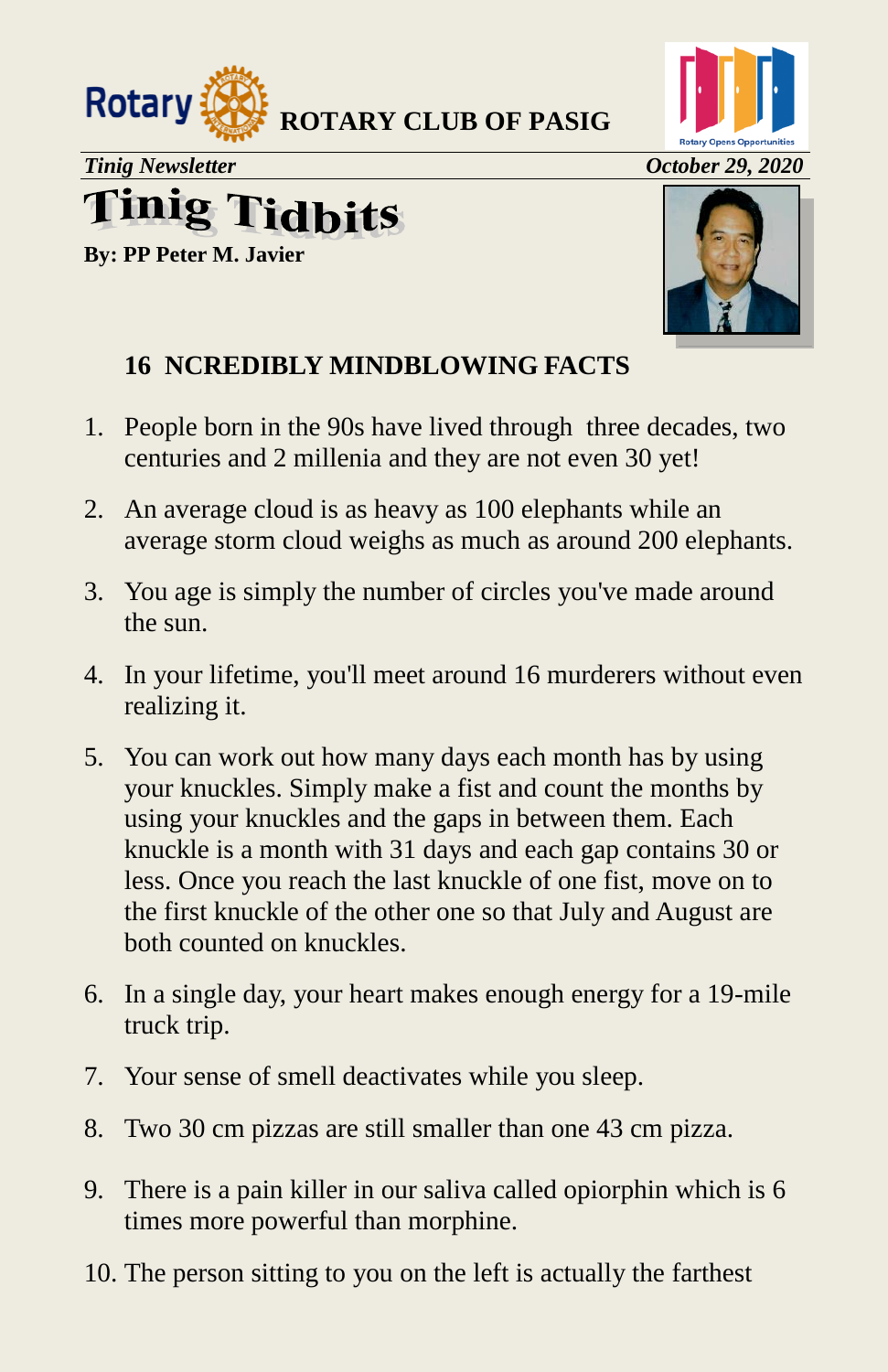



#### rinig 7 *<u>Fidhits</u>*

**By: PP Peter M. Javier**

#### *Continuation 1.*

from you on the right.

- 11. We need oxygen to live and yet it is also responsible for our aging and ultimately our death.
- 12. Every year,98% of you changes since your atoms end up getting renewed.
- 13. If a pregnant woman damages her internal organs, her baby will send over some stem cells to help speed up the healing process.
- 14. In a day, our brain makes enough energy to power to 10-watt light bulb.
- 15. New babies typically cost their parents around 750 hours of sleep in their first year.
- 16. By the time you reach 60, you will have lost around half of your taste buds.

*(From BabaMail)*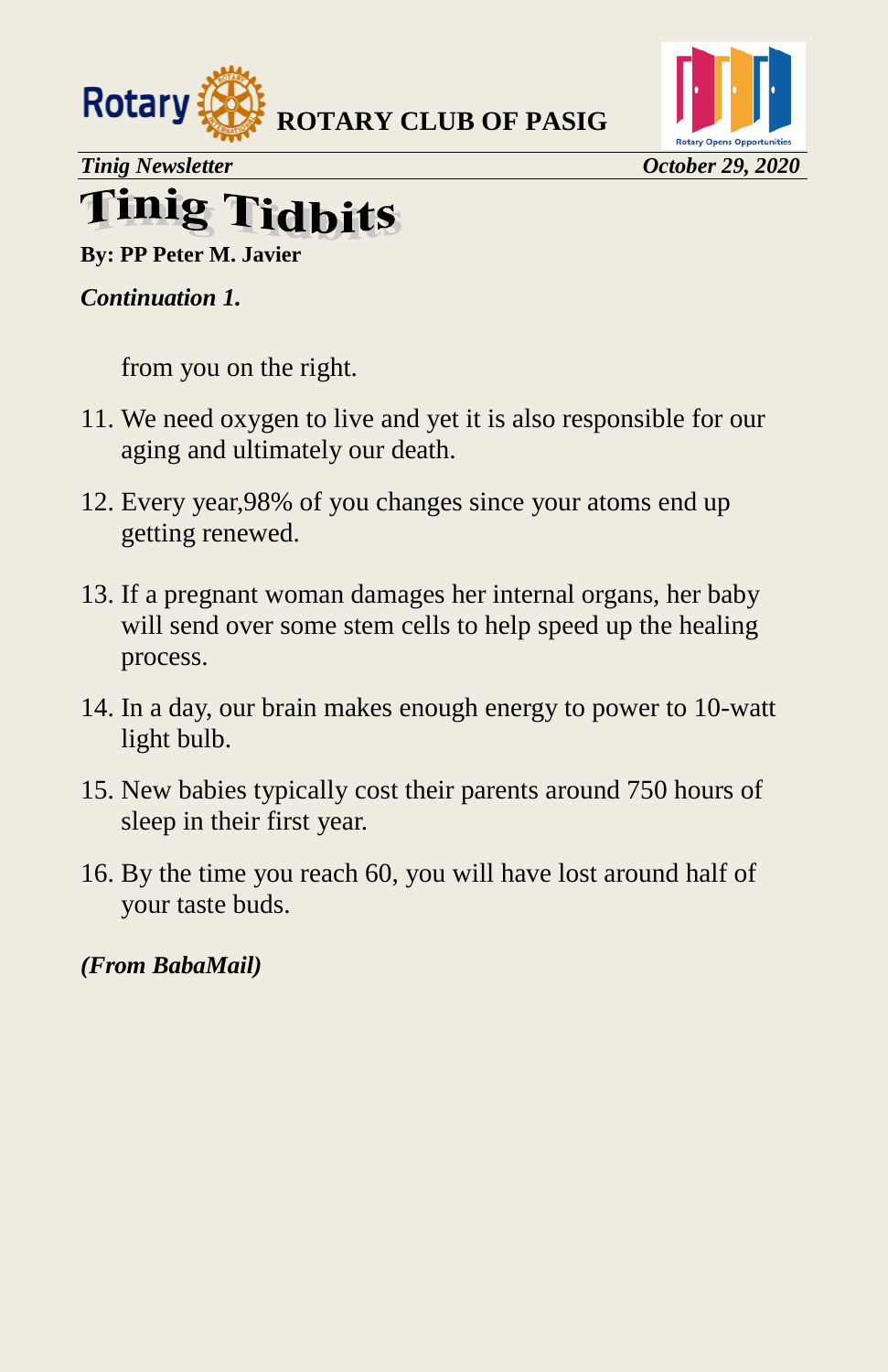



### *DECLARATION OF ROTARIANS IN BUSINESS AND PROFESSIONS*

#### *As a Rotarian engaged in a business or profession, I am expected to:*

- 1. Consider my vocation to be another opportunity to serve;
- 2. Be faithful to the letter and to the spirit of the ethical codes of my vocation, to the laws of my country, and to the moral standards of my community;
- 3. Do all in my power to dignify my vocation and to promote the highest ethical standards in my chosen vocation;
- 4. Be fair to my employer, employees, associates, competitors, customers, the public and all those with whom I have a business or professional relationship;
- 5. Recognize the honor and respect due to all occupations which are useful to society;
- 6. Offer my vocational talents: to provide opportunities for young people, to work for the relief of the special needs of others, and to improve the quality of life in my community;
- 7. Adhere to honesty in my advertising and in all representations to the public concerning my business or professions;
- 8. Neither seek from nor grant to a fellow Rotarian a privilege or advantage not normally accorded others in a business or professional relationship.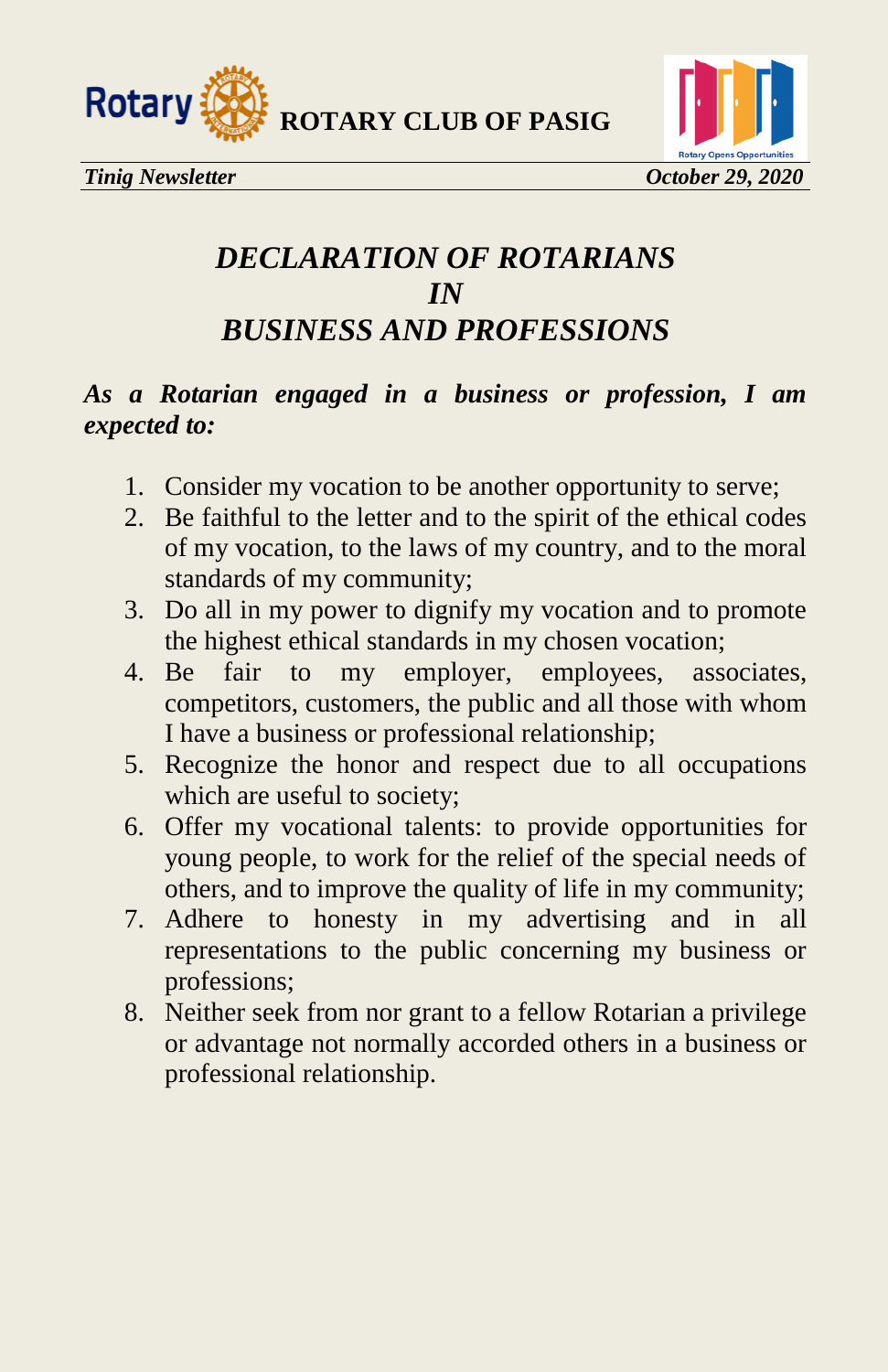



### *ROTARY CODE OF CONDUCT*

### *As a Rotarian, I will*

- 1. Exemplify the core value of integrity in all behaviors and activities
- 2. Use my vocational experience and talents to serve in Rotary
- 3. Conduct all of my personal, business, and professional affairs ethically, encouraging and fostering high ethical standards as an example to others
- 4. Be fair in all dealings with others and treat them with the respect due to them as fellow human beings
- 5. Promote recognition and respect for all occupations which are useful to society
- 6. Offer my vocational talents: to provide opportunities for young people, to work for the relief of the special needs of others, and to improve the quality of life in my community
- 7. Honor the trust that Rotary and fellow Rotarians provide and not do anything that will bring dis-favor or reflect adversely on Rotary or fellow Rotarians
- 8. Not seek from a fellow Rotarian a privilege or advantage not normally accorded others in a business or professional relationship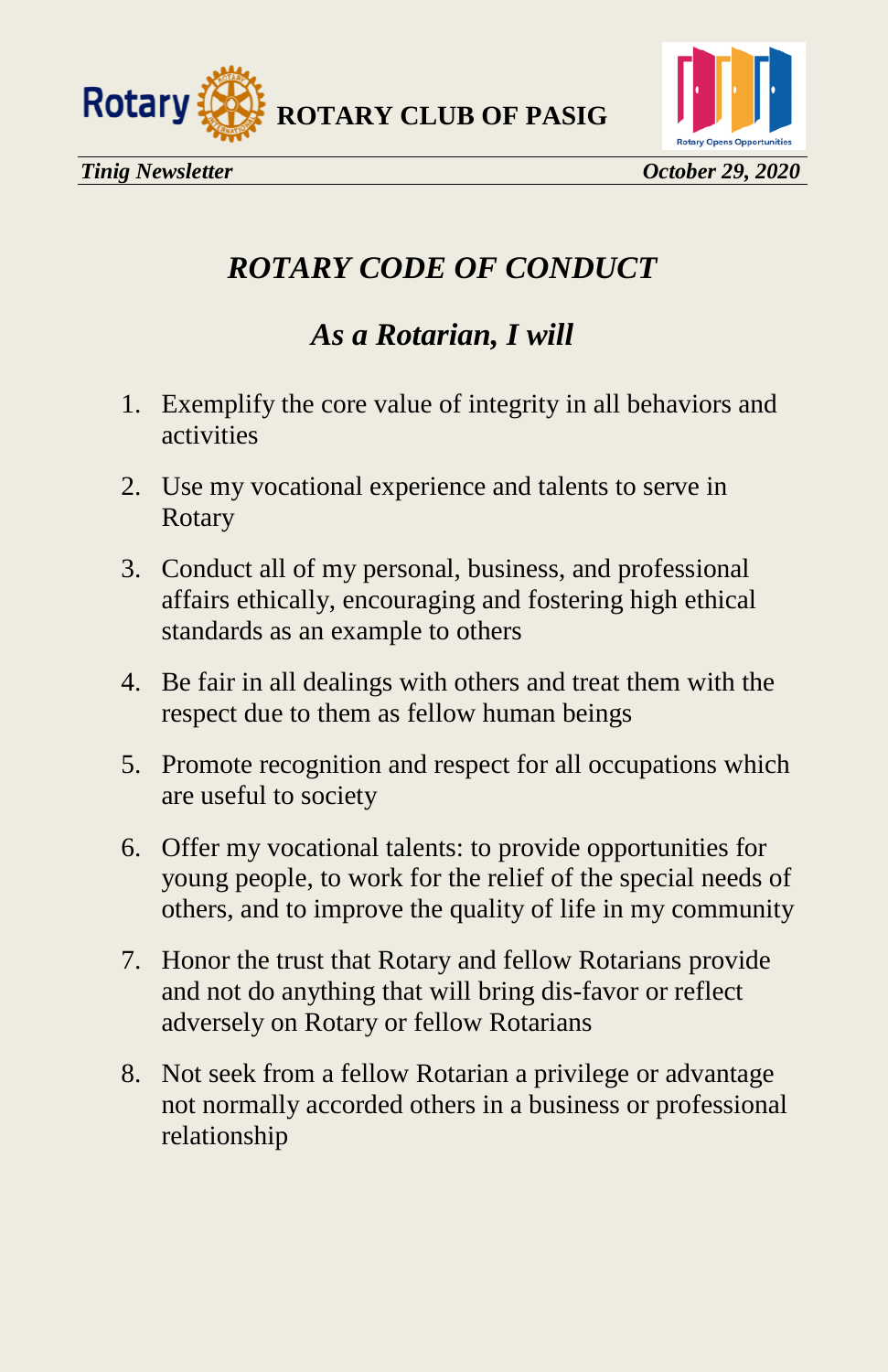



#### *PANGKAT NO. 1 PANGKAT NO. 4*

- **1. Pres. RJ Ermita - Leader 1. Rel Gomez - Leader**
- 
- 
- 
- 5. Rene Bocaya 5. Raj Cordova
- 6. Celso Ylagan 6. Vic Aquino
- 
- 
- 9. Arjan Ramnani 9. Alex Lacson
- 10. Marlo Guillano 10. Ping Tan
- 11. Manfred Guangko 11. Pal Bolivar
- 12. Sonny Samson 12. Carlo Doce
- 13. Allan Almazar 13. Jay Bautista

- **1. John Javier - Leader 1. Jun Zafra - Leader**
- 
- 3. Peping Mabanta 3. Ray Armas
- 
- 5. Nick de Guzman 5. Dennis Albano
- 
- 7. Sonny Rivera 7. Arnel Estaniel
- 8. Ben Baniel 8. Hermie Orbe
- 9. Raffy Garcia III 9. Vic Lim
- 10. Ramy Garcia IV 10. Nick Guzman
- 11. Garrick Ang 11 Tito Henson
- 
- 

- 
- 2. Bong Paloma Co-Leader 2. Adolf Aran Co-Leader
- 3. Wowie Benitez 3. Ike Ona
- 
- 
- 
- 7. Nesty Carolina 7. Edison Go
- 8. Esto Lichauco 8. Flor de Pano
- 
- 
- 
- 
- 

#### *Tinig Newsletter October 29, 2020*

- 2. Tony Diaz Co-Leader 2. Ed Evangelista Co-Leader
- 3. Ner Laino 3. Toti Buhain
- 4. Jing Jose 4. Bert Albano
	-
	-
- 7. Leo Barbo 7. James Porter
- 8. Philip Yoon 8. Chito Bernardo
	-
	-
	-
	-
	-

#### *PANGKAT NO. 2 PANGKAT NO. 5*

- 
- 2. Nicky Ty –Co-Leader 2. Jecko Santos Co-Leader
	-
- 4. Ogie Lim 4. Bebert Lacuna
	-
- 6. Vico Sotto 6. Totoy Bartolome
	-
	-
	-
	-
	-
- 12. Ferd Rivera 12. Johansson de Guzman
- 13. Johan Ramos 13. Vince Ermita

#### *PANGKAT NO. 3 PANGKAT NO. 6*

- **1. Ed Lucero - Leader 1. Bart Ronquillo - Leader**
	-
	-
- 4. Noel Go 4. Kell Ortega
- 5. Conrad Cuesta 5. Benny de Guzman
- 6. Louie Orosa 6. Albert Mendiola
	-
	-
- 9. Rhett Ermita 9. Topax Colayco
- 10. Peter Javier 10. Roman Romulo
- 11. Sammy Lazo 11. Chony Gimenez
- 12. Gerard Estrada 12. Jess Acantilado
- 13. Ato Basco 13. Nico David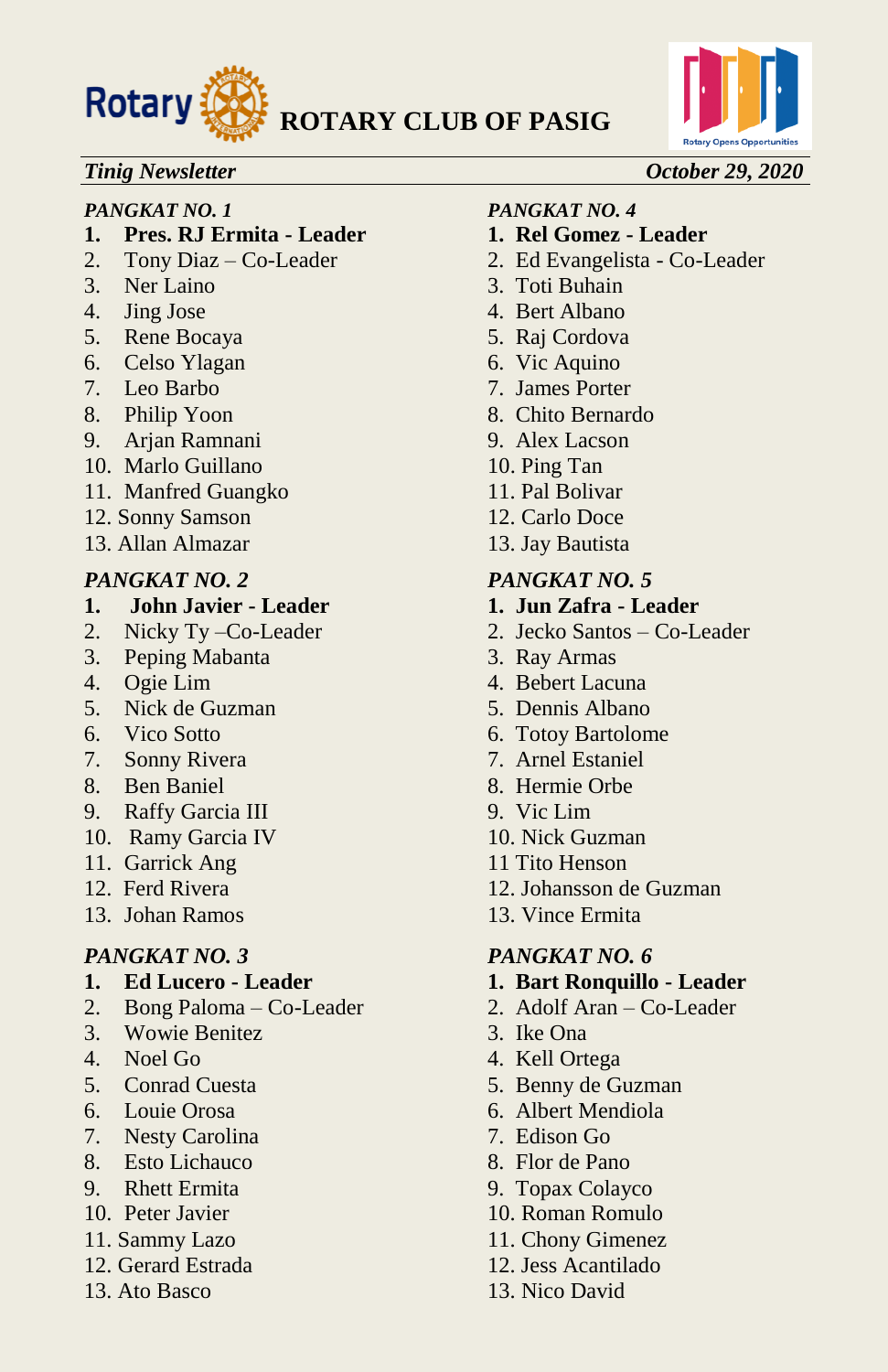



*Tinig Newsletter October 29, 2020* 

# **From the Secretary's Desk**

*Sec. PP John Javier* 

#### **Attendance**

**Birthday Celebrants for the Month of October 2020**



#### **Wedding Anniversaries for the Month of October 2020**

#### **Guest and Visiting Rotarians**

- 
- 
- 
- 4. Nilo Ocampo
- 5. Rolando Averilla
- 1. Jake Oh 6. Ma. Gaylee Villar
- 2. PP Jenny Ortega 7. PP Jimmy Ortigas, RC San Juan
- 3. Ferdi Legaspi 8. Carlo Reyes, RC Rizal centro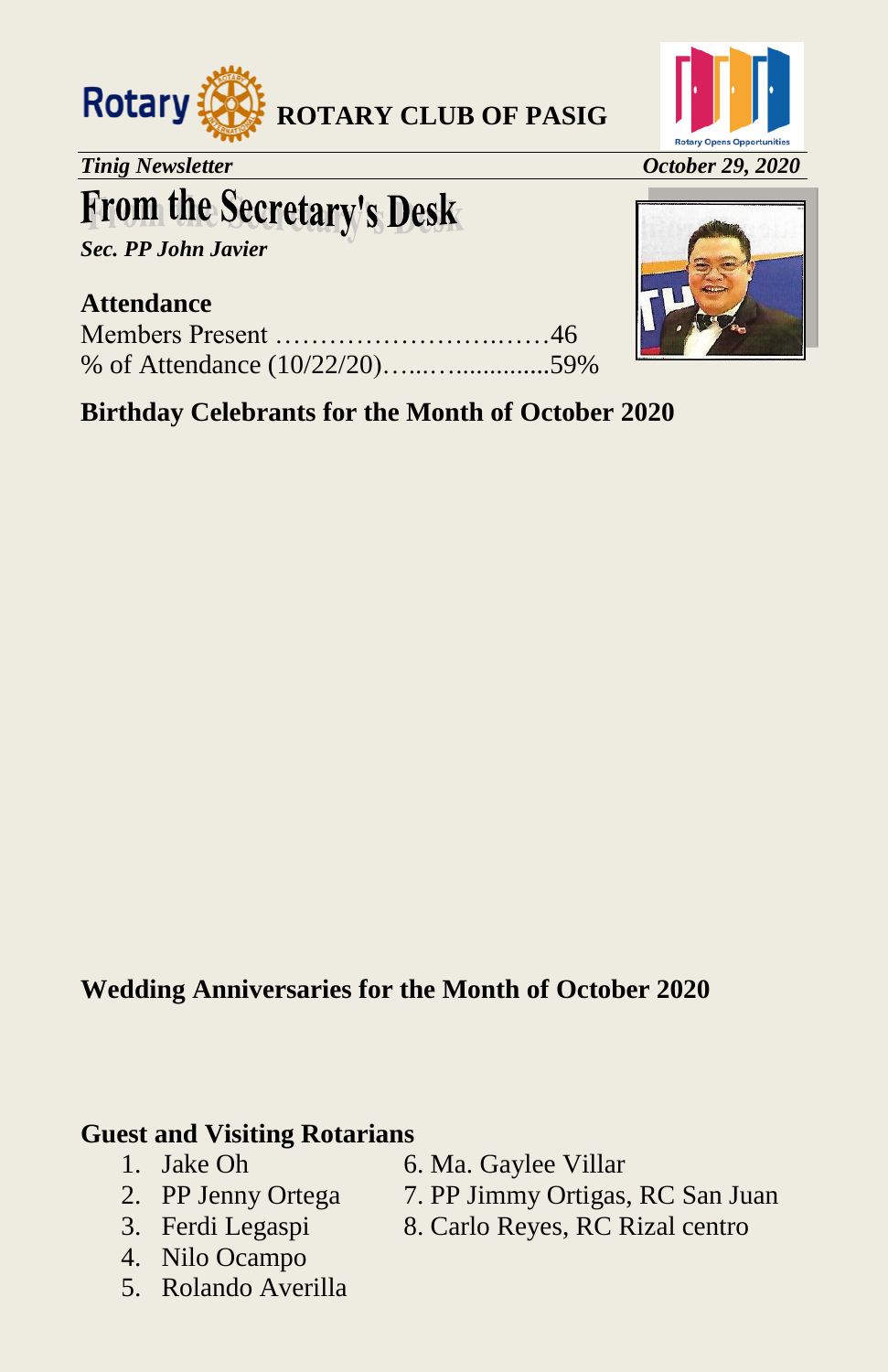



## **Officers and Directors**

#### **ROTARY CLUB OF PASIG (RY 2020-2021)**

**President** Renato Carlos "RJ" H. Ermita, Jr. **Vice President/PE** Roberto "Bart" C. Ronquillo **Club Secretary** PP Peter John "John" U. Javier **Treasurer** Rtn. James Philip Roland V. Porter

**DIRECTOR:**

**Club Administration** PP Rogelio "Ogie" S. P. Lim **Membership** PP Aurelio "Rel" L. Gomez **Public Relations** Rtn. Garrick "Garrick" L. Ang **Service Community** Rtn. Francisco "Sonny" D.C. Rivera **The Rotary Foundation** PP Marcelo "Jun" C. Zafra, Jr.<br> **Youth Service** PP Rov Eduardo "Ed" T. Luce **PP Roy Eduardo "Ed" T. Lucero Ex-Officio IPP Nick "Nick" C. Guzman** 

**Advisers:** HOF/PP Rhett Ermita PP Conrad Cuesta Rtn. Ike Ona